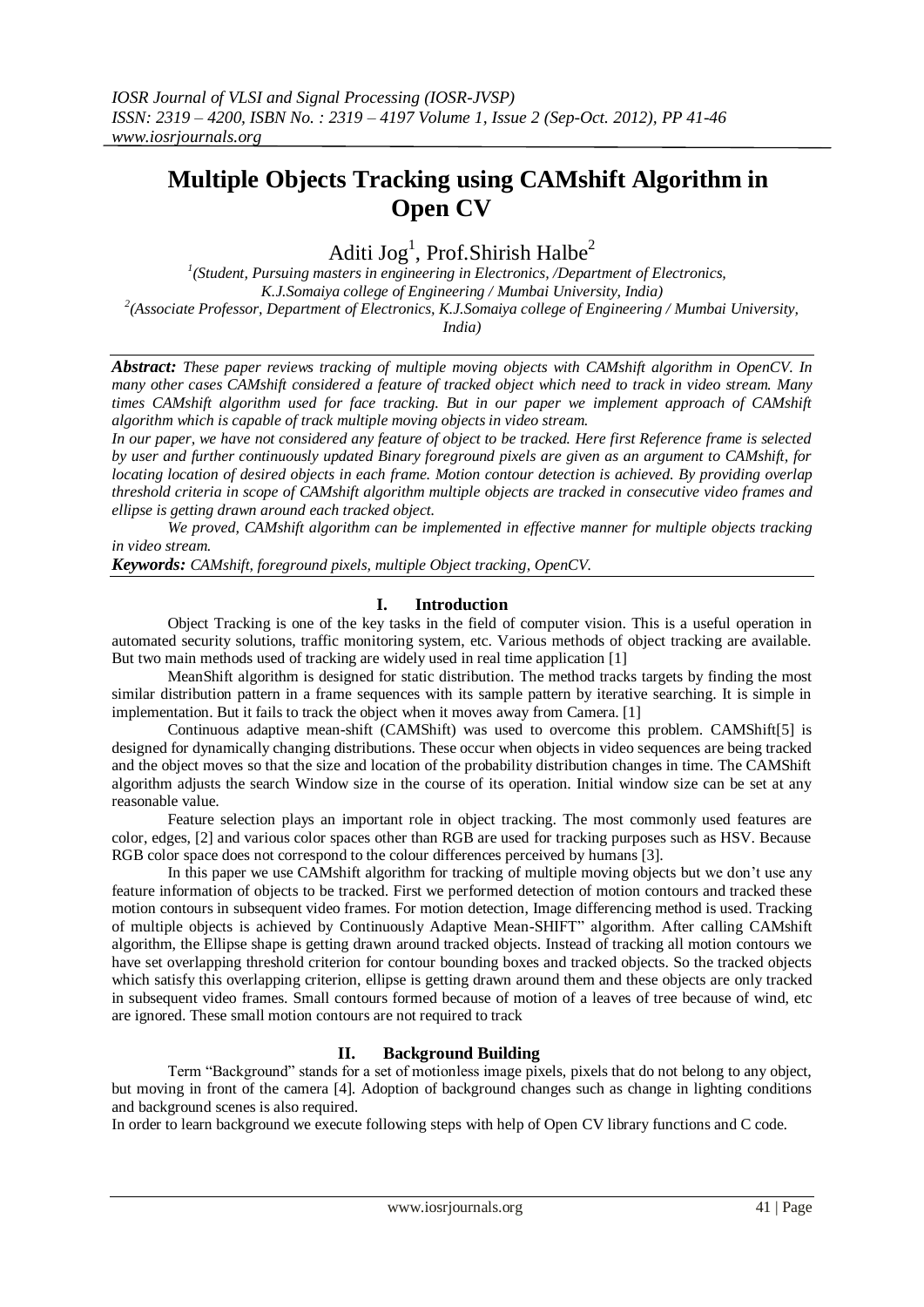**Step 1**- Get video and perform a frame by frame query from input video stream. To achieve this cvQueryFrame( ) function is used.

**Step2**- Now here we need to calculate Running average of motion.CvRunningAvg () is used for this purpose. It calculates weighted sum of two images. I.e. as frames are quarried one after another, average is need to be updated depending upon change in background conditions for example slowly changing lightening. This is nothing but a moving average. This is stored in one of the created image. This image keeps on updating when every frame is quarried

**Step 3**- Now it is required to convert the scale of moving average calculated in step 2.for this CvConvertScale() function is used. This function applies linear transformation to all pixels in output image of step 2 and puts that result of linear transformation into some other destination image.

**Step 4**-Now we need to calculate absolute difference between current quarried frame and linear transformed image formed in step 4. In this step, each element is current quarried frame is getting subtracted from linear transformed image formed in step 3.As a result, function returns absolute difference of subtraction process. This whole process of calculating Absolute difference is called "Motion Segmentation"

**Step 5**- Resulting image obtained in step 4 is color image. It needs to convert in grey image. This conversion is performed by cvConvertScale( ) function of OpenCV. Result of this step is grey scale image.

Step6–Grey level image obtained in step 5 is thresholded to get binary image. Threshold values can be adjusted by user.

**Step7-** closing operation is performed here to eliminate dark patches and small holes from binary image obtained in step6.

In this way background is getting build up slowly. User can select count for frame which is used for background building.



Fig1. Background Building



Fig2. Quarried frame with foreground object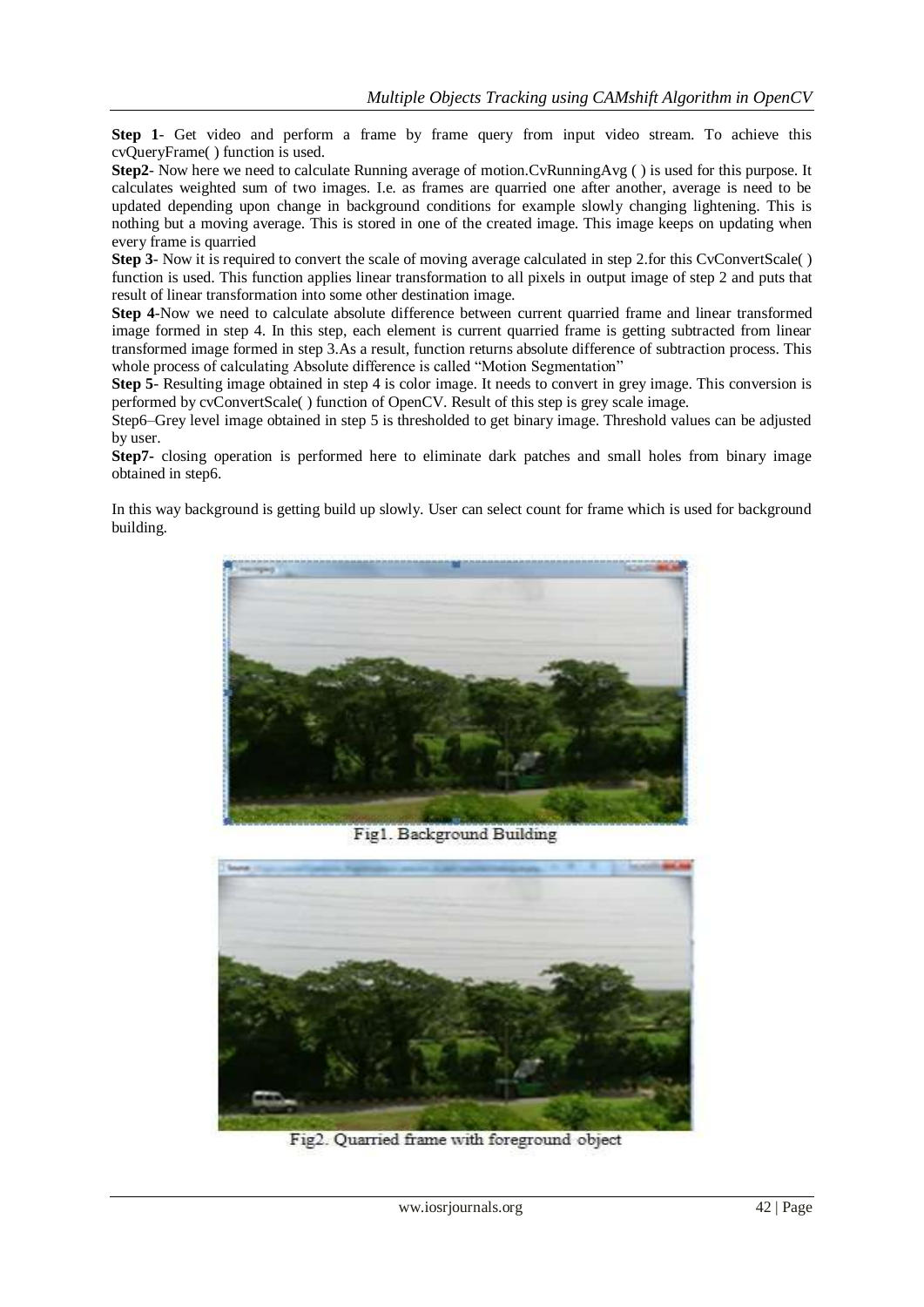## **III. Detection of Multiple Motion Contours in Video Frames**

Moving object detection is first step toward Tracking of moving objects. In motion detection following steps are performed.

First step is to grab a file from camera. For that cvQueryFrame() function is used. The function cvQueryFrame grabs a frame from a camera or video file, decompresses it and Returns it. This function is just a combination of Grab Frame and Retrieve Frame [3].

In order to get background accumulation information we use basic function such as cvRunningAvg(). The function cvRunningAvg [7] calculates weighted sum of two images. Once a statistical model is available,

there is often a need to update the value slowly to account for slowly changing lighting, etc.

Next step is to find the absolute difference between current frame and calculated running avg. for this cvAbsDiff() function is used. Further image obtained from this operation is converted into Grey scale image and then thresholded to get Binary image. In order to remove small holes in binary image closing operation is performed.

Where there is a motion in video, motion contours are formed at that place. Now, our task is to find these contours. To achieve this cvFindContours( )[7] function is used. The function cvFindContours retrieves contours from the binary image and returns the pointer to the first contour. Other contours may be accessed through the h\_next and v\_next fields of the returned structure. The function returns total number of retrieved contours.

Once Contours are obtained, bounding rectangles are drawn around them in order to get it visible on screen. This is the way we have detected a multiple contours in each frame of video by incorporating above mentioned steps in appropriate c code sequence.



Fig3. Detected Motion contours in video frame.

## **IV. Our Approach to implement CAMshift Algorithm to track Multiple Moving objects in video along with application of overlapping Criteria for tracked objects and contours**

We have implemented CAMshift algorithm for multiple objects tracking in video frames. Ellipse shape is drawn around tracked objects and this ellipse follows this tracked object in further consecutive video frames. First task we performed is Background Building [8]. Running average of motion frames is calculated by function cvRunningAvg(). As the new frame is quarried, Current image frame is subtracted with background image and absolute differences is calculated by using function cvAbsDiff( ). If difference is observed in current frame and background frame then that is detected as motion. These motion contours are finding by using function cvFindContours. These are some initial steps we performed before calling CAMshift Algorithm.

In CAMshift Algorithm, new position of tracked object is predicted. If it matches with its previous position then it is getting tracked in every consecutive video frames. In scope of CAMshift, RGB to HSV colour space conversion is performed by using cvCvtColor( ) and Hue value of object is extracted using function cvSplit( ). Back projected image is calculated. This back projected image is nothing but histogram image of "hue" value of object to be tracked. This hue image is getting updated every time when frame changes and so object position. But we don"t use any hue information of objects in video frames to track it further. CAMshift function returns one 2D box which is nothing but a position of object in new frame. If this box position and contour bounding box satisfies predefined overlapping criteria written in scope of CAMshift algorithm then ellipse is drawn around that objects only. Ellipse follows these tracked objects in further video frames.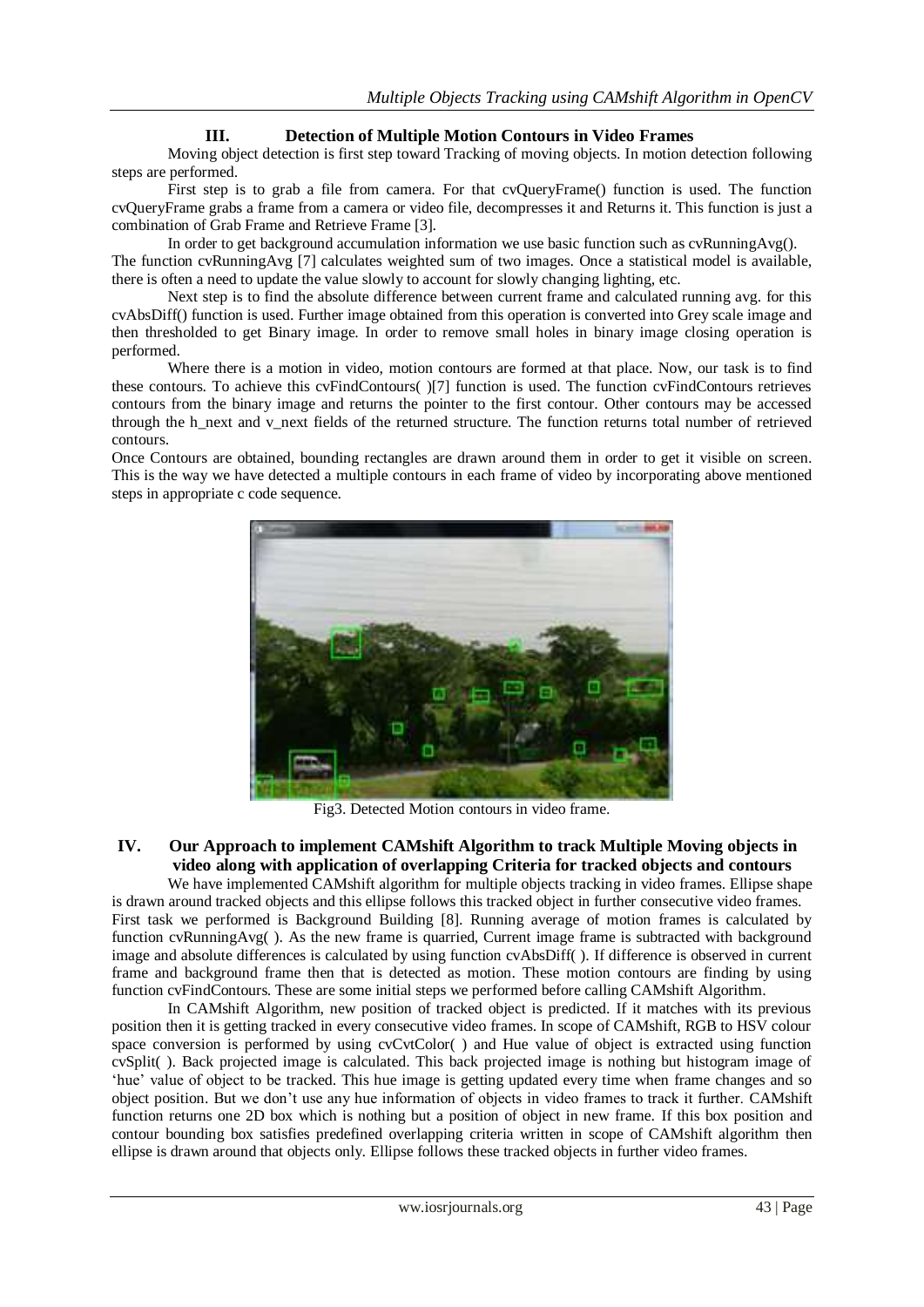**5. Experimental Results**



Fig 4. Motion contours are detected and rectangle box is drawn around each of them.

**Step 1-** Get video and perform a frame by frame query from input video stream. To achieve this cvQueryFrame( ) function is used.

**Step 2-**Now here we need to calculate Running average of motion.CvRunningAvg () is used for this purpose. It calculates weighted sum of two images. I.e. as frames are quarried one after another, average is need to be updated depending upon change in background conditions for example slowly changing lightening. This is nothing but a moving average. This is stored in one of the created image named as "movingavg". This image keeps on updating when every frame is quarried

**Step3-**Now it is required to convert the scale of moving average calculated in step 2.for this CvConvertScale( ) function is used. This function applies linear transformation to all pixels in movingavg image and puts that result of linear transformation into some other destination image.

**Step 4-Now we need to calculate absolute difference between current quarried frame and linearaly transformed** image. Here, each element is current quarried frame is getting subtracted from linear transformed image formed in step3. As a result, function returns absolute difference of subtraction process. This whole process of calculating Absolute difference is called "Motion Segmentation"

**Step 5-**Resulting image obtained in step 4 is color image. It needs to convert in grey image. This conversion is performed by cvConvertScale( ) function of OpenCV. Result of this step is grey scale image.

**Step 6-**Grey level image obtained in step 5 is thresholded to get binary image. Threshold values can be adjusted by user. cvThreshold ( ) function is used for thresholding. Closing operation is performed here to eliminate dark patches and small holes from binary image obtained in s

**Sep 7-** In order to find motion contours in video frames cvFindContours( ) function is used. It Retrieves contours from the binary image and returns the number of retrieved contours. To make this obtained contour visible we have drawn Rectangle around each contour with help of function cvRectangle( ). As shown in above Fig.4.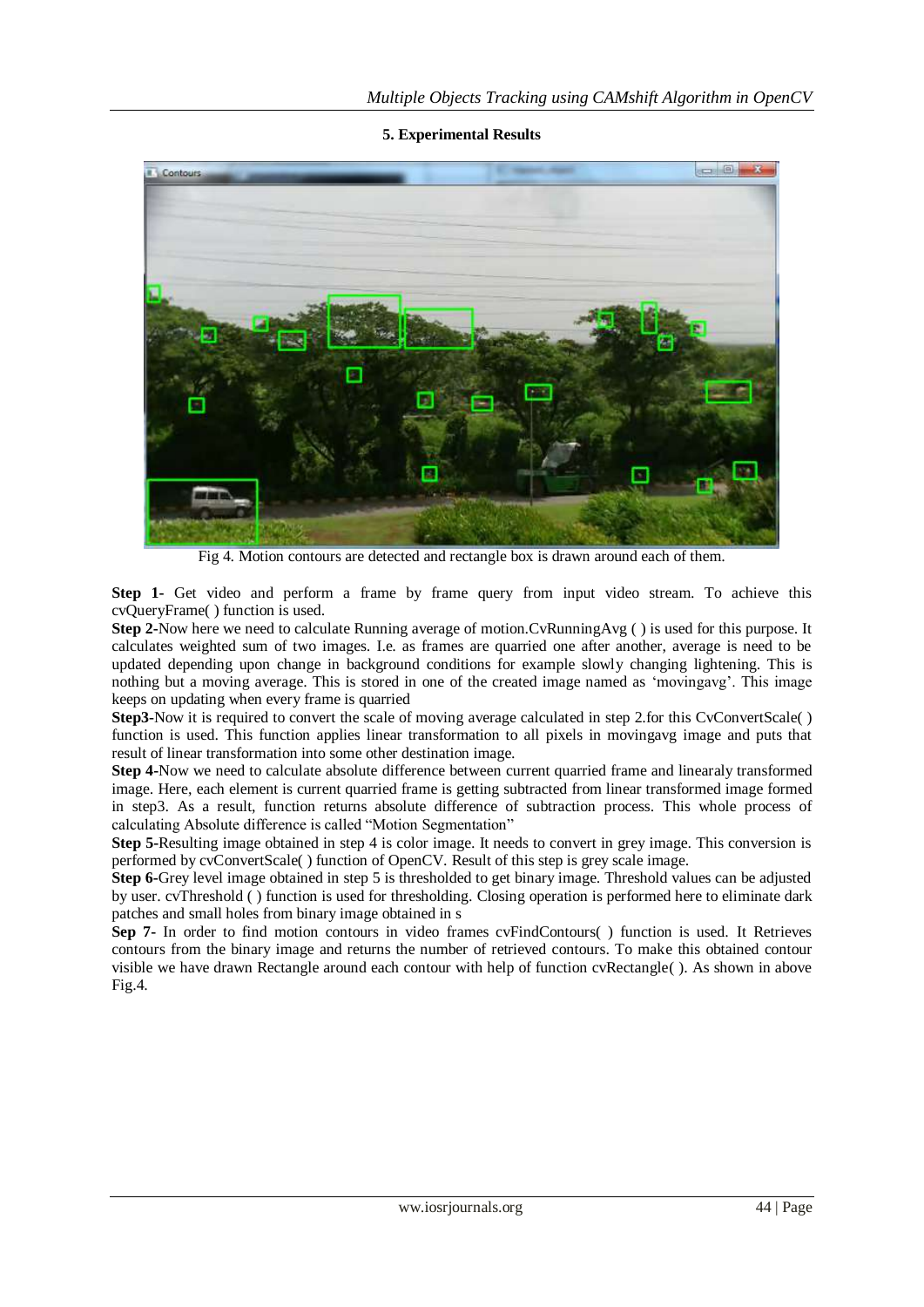

Fig 5. After calling CAMshift Algorithm, Ellipse is getting drawn around only those motion contours which are getting tracked in consecutive frames.

CAMshift algorithm basically returns the position of tracked object in next video frame. If this box position satisfies overlapping threshold criteria mentioned in scope of CAMshift algorithm with bounding box of rectangle then Ellipse is drawn around that object. For drawing ellipse cvEllipseBox( ) function is used. So as shown in above result fig 5, ellipse is drawn around tracked objects. But if box position and bounding box not satisfies overlapping threshold criteria then no ellipse is getting drawn around that object. Just contour bounding box is seen.



Fig 6. After calling CAMshift Algorithm, Ellipse is getting drawn around only those motion contours which are getting tracked in consecutive frames.